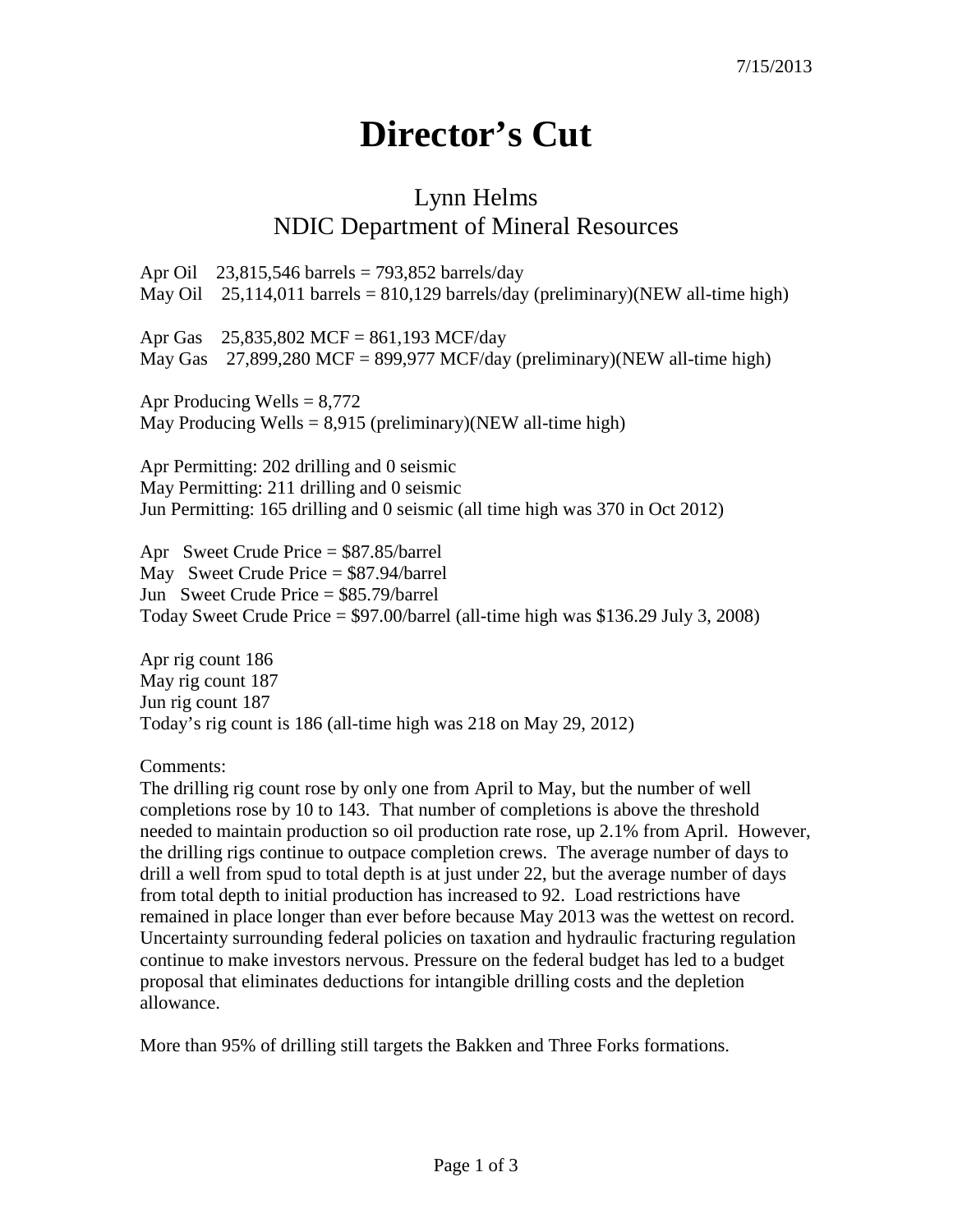We estimate that at the end of May there were about 500 wells waiting on completion services, an increase of 10.

Crude oil take away capacity continues to be adequate as long as rail deliveries to the coasts keep growing.

Rig count in the Williston basin is stable. Utilization rate for rigs capable of  $+20,000$  feet is about 90%, and for shallow well rigs (drill to 7,000 feet or less) utilization remains about 60%.

Drilling permit activity was down sharply in May. There is a sufficient permit inventory to accommodate multi-well pads, the inability to construct locations during load restrictions, and the time required to deal with federal hydraulic fracturing rules if required.

The number of rigs actively drilling on federal surface in the Dakota Prairie Grasslands is down one to 2.

The number of rigs drilling on the Fort Berthold Reservation is down 4 to 21 with 6 on fee lands and 15 on trust lands.

There are now 935 active wells (96 on trust lands  $& 839$  on fee lands)

Producing 155,332 barrels of oil per day (5,387 from trust lands & 148,594 from fee lands)

177 wells are waiting on completion

272 approved drilling permits (252 on trust lands & 20 on fee lands)

2,434 additional potential future wells (2,182 on trust lands & 252 on fee lands)

Seismic activity is steady with 4 surveys active/recording, 1 remediating, 1 suspended, and 6 permitted. There are now 4 buried arrays in North Dakota for monitoring and optimizing hydraulic fracturing.

North Dakota leasing activity is very slow, consisting mostly of renewals and top leases in the Bakken - Three Forks area.

US natural gas storage is now 0.8% below the five-year average indicating the price has bottomed, but low prices are still expected for the foreseeable future. Natural gas production increased 4.5% versus the 2.1% increase in oil production. This is consistent with the Bentek study that shows gas oil ratios increasing as wells age. North Dakota shallow gas exploration is not economic at near term gas prices.

Natural gas delivered to Northern Border at Watford City is down \$0.31 to \$3.20/MCF. This results in a current oil to gas price ratio of 30 to 1, but the high liquids content makes gathering and processing of Bakken gas economic. Additions to gathering and processing capacity are catching up, but the percentage of gas flared remained at 29%. The historical high was 36% in September 2011.